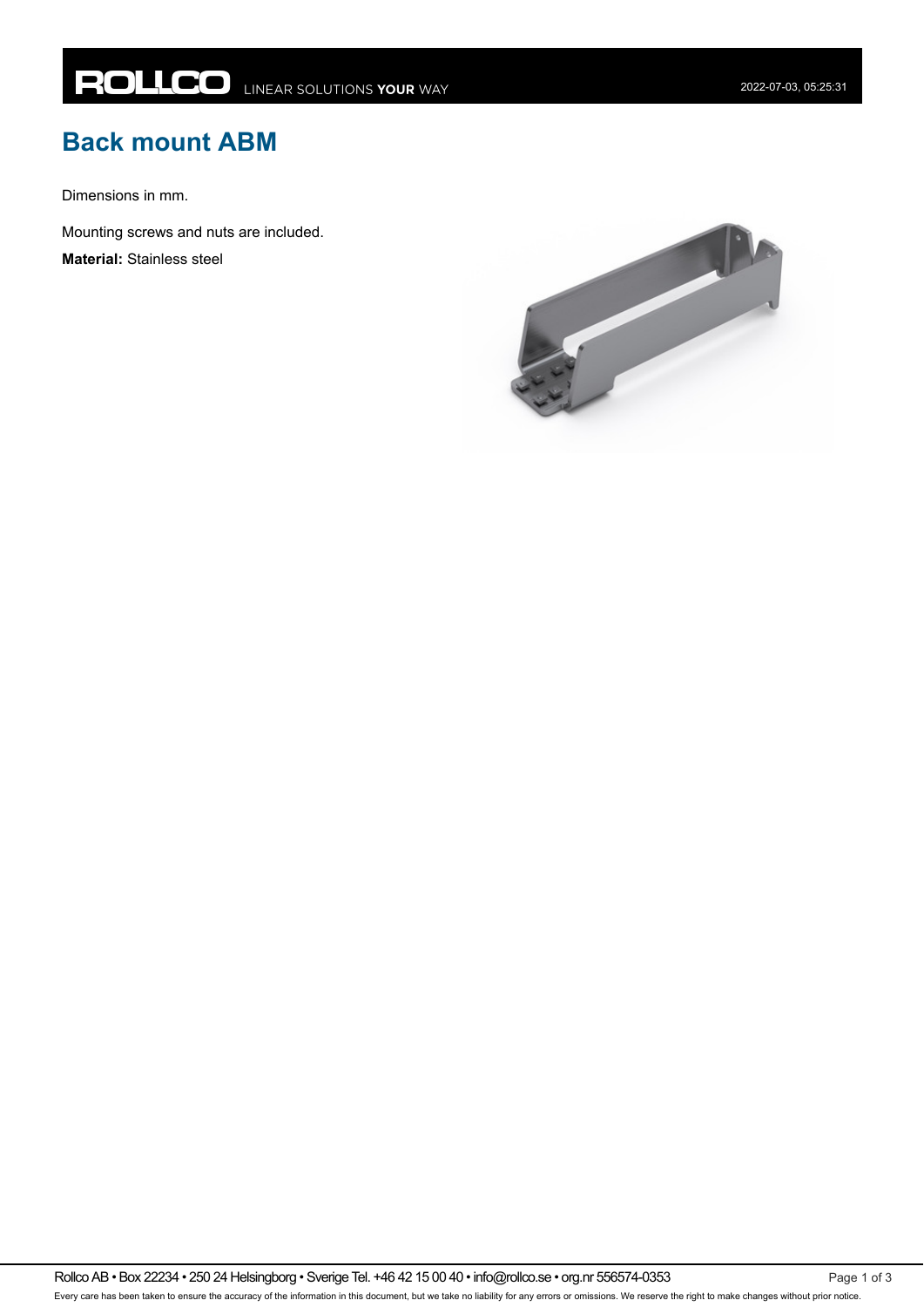## **Variant Data**

| <b>Designation</b>   | <b>Compatible with</b> | <b>Description</b> | <b>Material</b> | Fmax (N) | Mass (kg) |
|----------------------|------------------------|--------------------|-----------------|----------|-----------|
| ABM 25 - T1 - 108239 | MCE 25                 | ABM 25 - T1        | Stainless steel | F MCE    | 0,14      |
| ABM 32 - T1 - 108237 | <b>MCE 32</b>          | ABM 32 - T1        | Stainless steel | F MCE    | 0.24      |
| ABM 32 - T2 - 108238 | <b>MCE 32</b>          | ABM 32 - T2        | Stainless steel | F MCE    | 0.29      |
| ABM 45 - T1 - 108235 | <b>MCE 45</b>          | ABM 45 - T1        | Stainless steel | F MCE    | 0,62      |
| ABM 45 - T2 - 105320 | <b>MCE 45</b>          | ABM 45 - T2        | Stainless steel | F MCE    | 0.72      |

Rollco AB • Box 22234 • 250 24 Helsingborg • Sverige Tel. +46 42 15 00 40 • info@rollco.se • org.nr 556574-0353 Page 2 of 3 Every care has been taken to ensure the accuracy of the information in this document, but we take no liability for any errors or omissions. We reserve the right to make changes without prior notice.